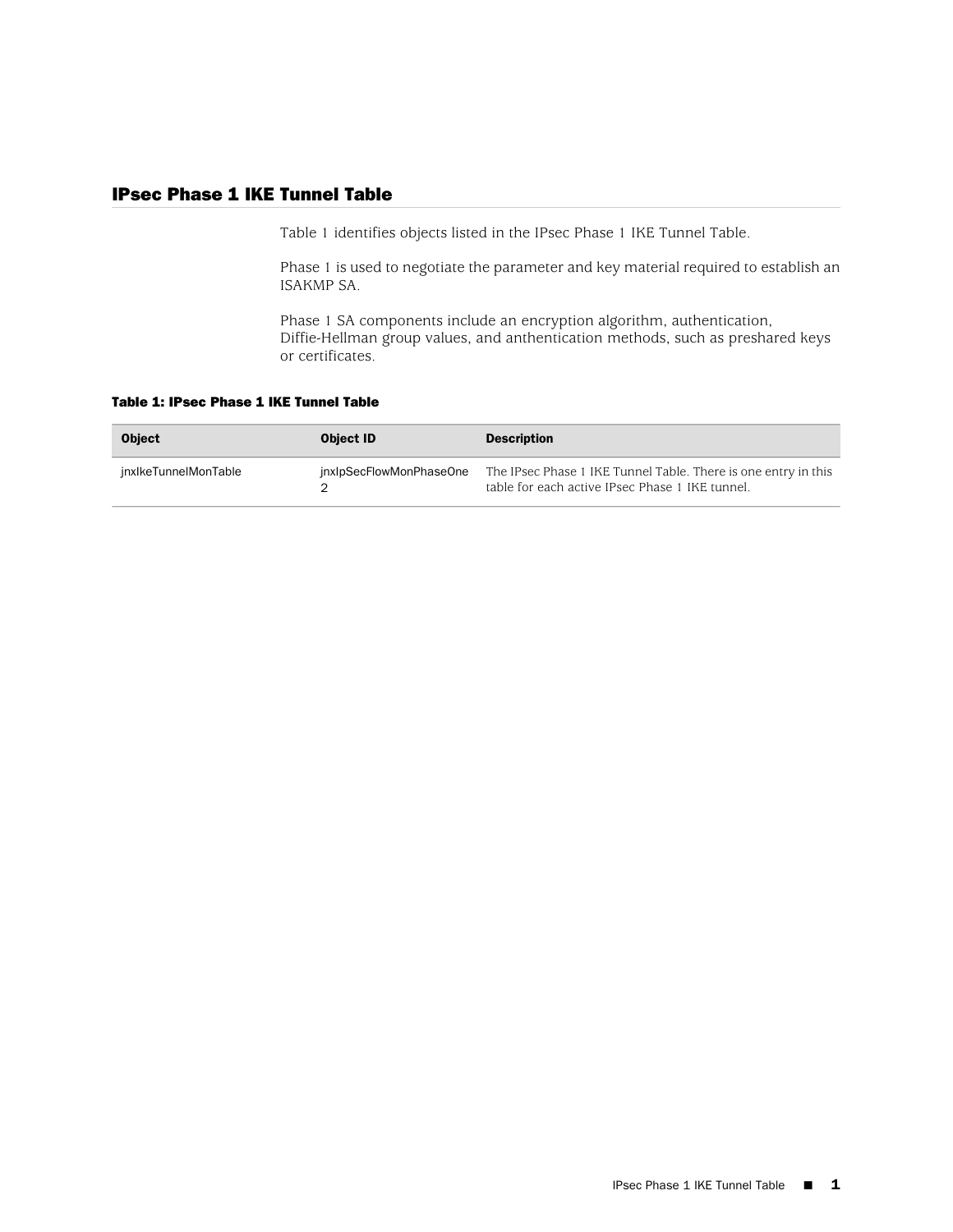# Table 1: IPsec Phase 1 IKE Tunnel Table *(continued)*

| <b>Object</b>                | <b>Object ID</b>       | <b>Description</b>                                                                                                                                                                           |
|------------------------------|------------------------|----------------------------------------------------------------------------------------------------------------------------------------------------------------------------------------------|
| jnxlkeTunnelMonEntry         | jnxlkeTunnelMonTable 1 | Attributes associated with an active IPsec Phase 1 IKE tunnel.                                                                                                                               |
|                              |                        | Sequence of attributes:                                                                                                                                                                      |
|                              |                        | jnxlkeTunMonRemoteGwAddrType                                                                                                                                                                 |
|                              |                        | jnxlkeTunMonRemoteGwAddr                                                                                                                                                                     |
|                              |                        | jnxlkeTunMonIndex<br>ш                                                                                                                                                                       |
|                              |                        | jnxlkeTunMonLocalGwAddrType<br>ш                                                                                                                                                             |
|                              |                        | jnxlkeTunMonLocalGwAddr<br>ш                                                                                                                                                                 |
|                              |                        | jnxlkeTunMonState                                                                                                                                                                            |
|                              |                        | jnxlkeTunMonInitiatorCookie                                                                                                                                                                  |
|                              |                        | jnxlkeTunMonResponderCookie                                                                                                                                                                  |
|                              |                        | jnxlkeTunMonLocalRole                                                                                                                                                                        |
|                              |                        | jnxlkeTunMonLocalIdType<br>ш                                                                                                                                                                 |
|                              |                        | jnxlkeTunMonLocalIdValue<br>ш                                                                                                                                                                |
|                              |                        | jnxlkeTunMonLocalCertName<br>ш                                                                                                                                                               |
|                              |                        | jnxlkeTunMonRemoteIdType                                                                                                                                                                     |
|                              |                        | jnxlkeTunMonRemoteIdValue                                                                                                                                                                    |
|                              |                        | jnxlkeTunMonNegoMode<br>ш                                                                                                                                                                    |
|                              |                        | jnxlkeTunMonDiffHellmanGrp (not supported in this release)<br>п                                                                                                                              |
|                              |                        | jnxlkeTunMonEncryptAlgo<br>ш                                                                                                                                                                 |
|                              |                        | jnxlkeTunMonHashAlgo                                                                                                                                                                         |
|                              |                        | jnxlkeTunMonAuthMethod                                                                                                                                                                       |
|                              |                        | jnxlkeTunMonLifeTime                                                                                                                                                                         |
|                              |                        | jnxlkeTunMonActiveTime<br>ш                                                                                                                                                                  |
|                              |                        | jnxlkeTunMonInOctets<br>ш                                                                                                                                                                    |
|                              |                        | jnxlkeTunMonInPkts<br>ш                                                                                                                                                                      |
|                              |                        | jnxlkeTunMonOutOctets<br>ш                                                                                                                                                                   |
|                              |                        | jnxlkeTunMonOutPkts                                                                                                                                                                          |
|                              |                        | jnxlkeTunMonXAuthUserId                                                                                                                                                                      |
|                              |                        | jnxlkeTunMonDPDDownCount<br>ш                                                                                                                                                                |
| jnxlkeTunMonRemoteGwAddrType | jnxlkeTunnelMonEntry 1 | IP address type of remote gateway (endpoint) for the IPsec<br>Phase 1 IKE tunnel.                                                                                                            |
| jnxJsFwAuthClientIpAddr      | jnxJsAuthTrapVars 4    | IP address of remote gateway (endpoint) for the IPsec Phase<br>1 IKE tunnel.                                                                                                                 |
| jnxlkeTunMonIndex            | jnxlkeTunnelMonEntry 3 | Index number of IPsec Phase 1 IKE Tunnel Table. The index<br>number begins at 1 and is incremented with each tunnel that<br>is created. The value of this object will wrap at 2,147,483,647. |
| jnxlkeTunMonLocalGwAddr      | jnxlkeTunnelMonEntry 4 | IP address of local endpoint (gateway) for the IPsec Phase 1<br>IKE tunnel.                                                                                                                  |
| jnxlkeTunMonLocalGwAddrType  | jnxlkeTunnelMonEntry 5 | IP address type of local endpoint (gateway) for the IPsec Phase<br>1 IKE tunnel.                                                                                                             |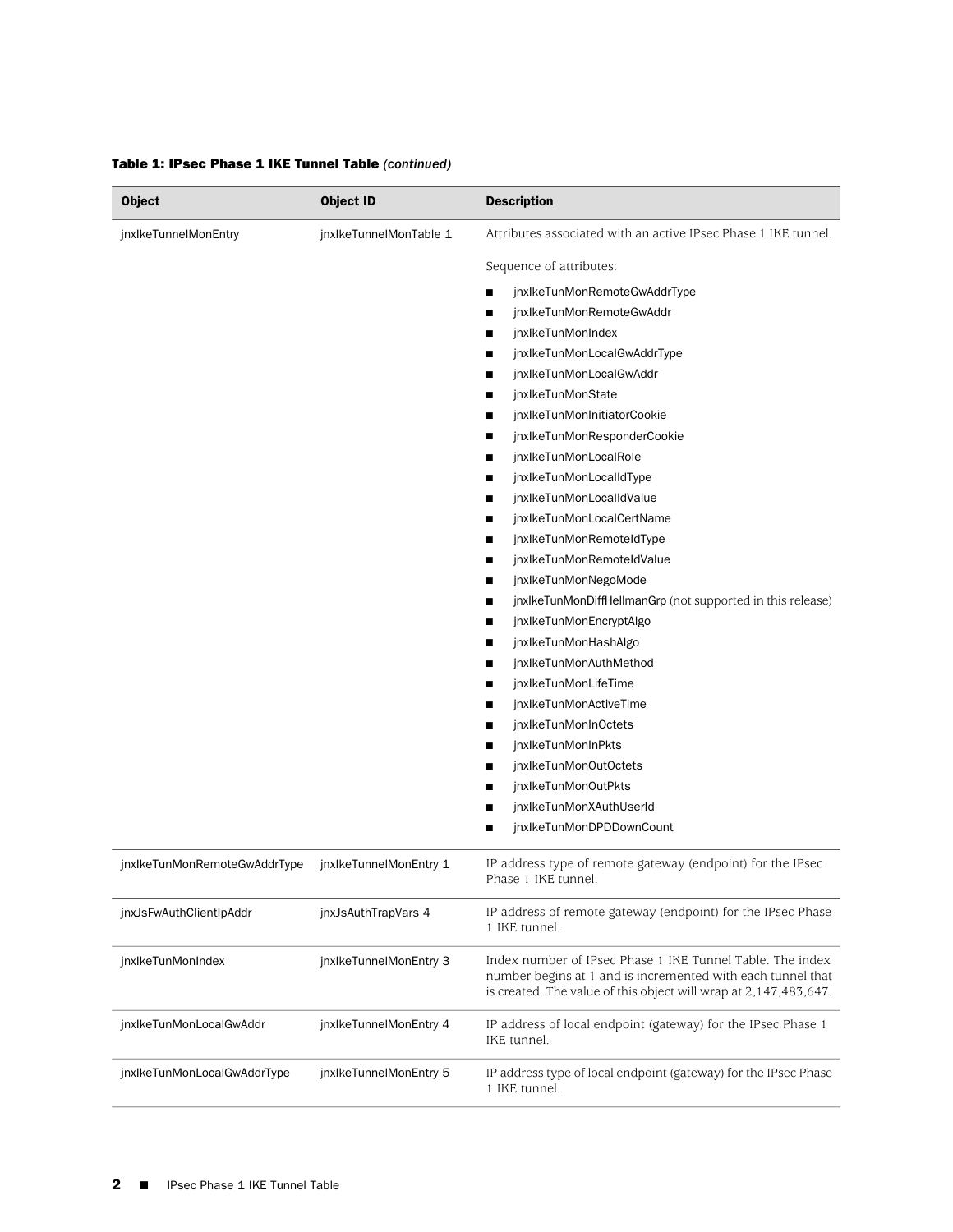# Table 1: IPsec Phase 1 IKE Tunnel Table *(continued)*

| Object                      | <b>Object ID</b>        | <b>Description</b>                                                                                                                                                                                                                                                                                                                     |
|-----------------------------|-------------------------|----------------------------------------------------------------------------------------------------------------------------------------------------------------------------------------------------------------------------------------------------------------------------------------------------------------------------------------|
| jnxlkeTunMonState           | jnxlkeTunnelMonEntry 6  | State of IKE tunnel. It can be:                                                                                                                                                                                                                                                                                                        |
|                             |                         | 1-up, negotiation completed.                                                                                                                                                                                                                                                                                                           |
|                             |                         | 2-down, being negotiated.                                                                                                                                                                                                                                                                                                              |
| jnxlkeTunMonInitiatorCookie | jnxlkeTunnelMonEntry 7  | Cookie as generated by peer that initiated the IKE Phase 1<br>negotiation. This cookie is carried in the ISAKMP header.                                                                                                                                                                                                                |
| jnxlkeTunMonResponderCookie | jnxlkeTunnelMonEntry 8  | Cookie as generated by peer responding to the IKE Phase 1<br>negotiation initiated by the remote peer. This cookie is carried<br>in the ISAKMP header.                                                                                                                                                                                 |
| jnxlkeTunMonLocalRole       | jnxlkeTunnelMonEntry 9  | Role of local peer identity. The role of the local peer can be:                                                                                                                                                                                                                                                                        |
|                             |                         | Initiator                                                                                                                                                                                                                                                                                                                              |
|                             |                         | Responder                                                                                                                                                                                                                                                                                                                              |
| jnxlkeTunMonLocalIdType     | jnxlkeTunnelMonEntry 10 | Type of local peer identity. The local peer can be identified<br>by:                                                                                                                                                                                                                                                                   |
|                             |                         | IP address.                                                                                                                                                                                                                                                                                                                            |
|                             |                         | Fully qualified domain name string.                                                                                                                                                                                                                                                                                                    |
|                             |                         | Distinguished name string.                                                                                                                                                                                                                                                                                                             |
| jnxlkeTunMonLocalIdValue    | jnxlkeTunnelMonEntry 11 | Value of local peer identity.                                                                                                                                                                                                                                                                                                          |
|                             |                         | If the local peer type is an IP address, then this is the IP<br>address used to identify the local peer.                                                                                                                                                                                                                               |
|                             |                         | If the local peer type is a fully qualified domain name string,<br>then this is the fully qualified domain name string of the local<br>peer.                                                                                                                                                                                           |
|                             |                         | If the local peer type is a distinguished name string, then this<br>is the distinguished name string of the local peer.                                                                                                                                                                                                                |
| jnxlkeTunMonLocalCertName   | jnxlkeTunnelMonEntry 12 | Name of certificate used for authentication of the local tunnel<br>endpoint. This object has some valid value only if the<br>negotiated IKE authentication method is other than preshared<br>key. If the IKE negotiation does not use a certificate-based<br>authentication method, then the value of this object is a NULL<br>string. |
| jnxlkeTunMonRemoteIdType    | jnxlkeTunnelMonEntry 13 | Type of remote peer identity. The remote peer can be<br>identified by:                                                                                                                                                                                                                                                                 |
|                             |                         | IP address.                                                                                                                                                                                                                                                                                                                            |
|                             |                         | Fully qualified domain name string.                                                                                                                                                                                                                                                                                                    |
|                             |                         | Distinguished name string.                                                                                                                                                                                                                                                                                                             |
|                             |                         |                                                                                                                                                                                                                                                                                                                                        |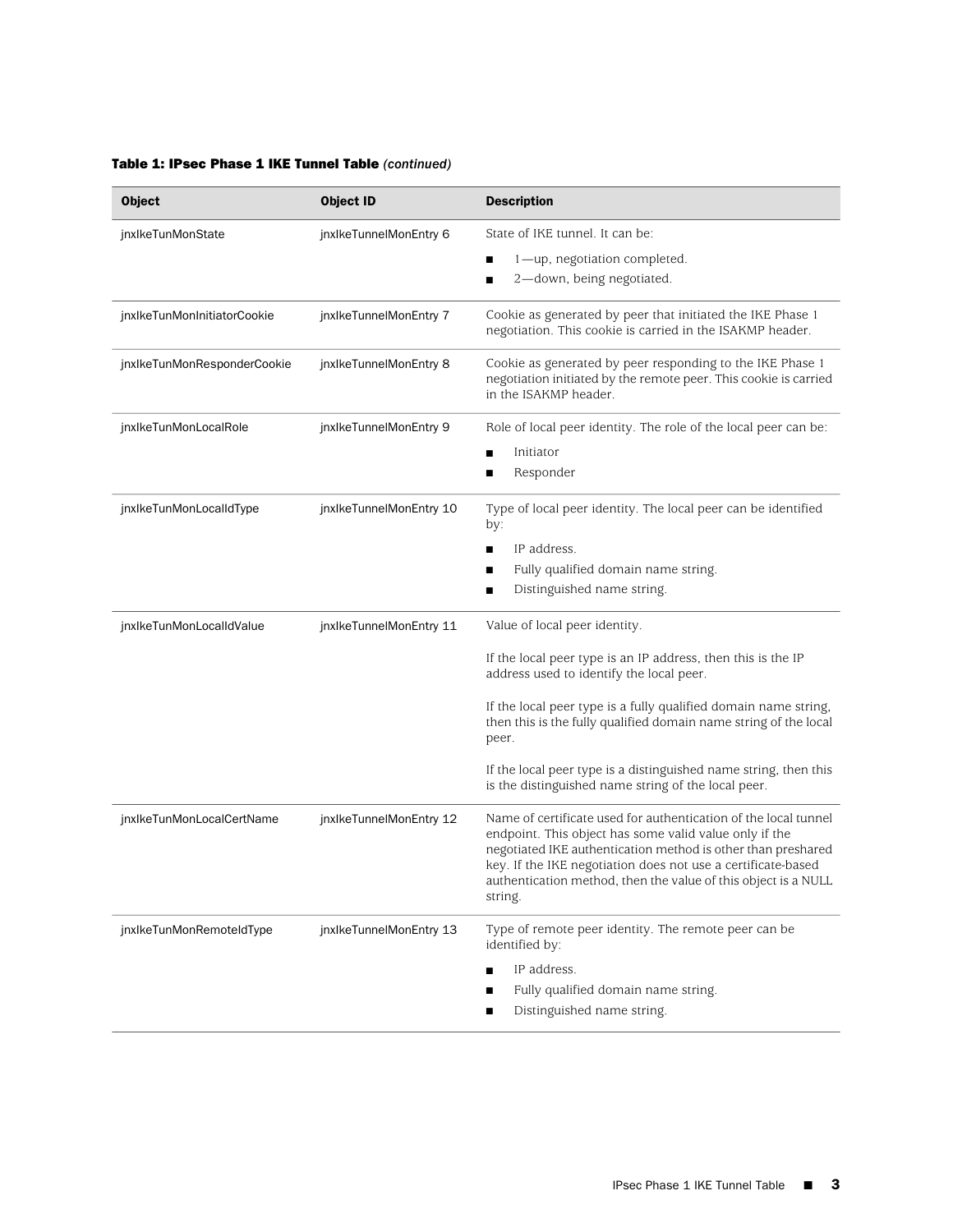## Table 1: IPsec Phase 1 IKE Tunnel Table *(continued)*

| Object                                                                        | <b>Object ID</b>        | <b>Description</b>                                                                                                                             |  |  |
|-------------------------------------------------------------------------------|-------------------------|------------------------------------------------------------------------------------------------------------------------------------------------|--|--|
| jnxlkeTunMonRemoteIdValue                                                     | jnxlkeTunnelMonEntry 14 | Value of remote peer identity.                                                                                                                 |  |  |
|                                                                               |                         | If the remote peer type is an IP address, then this is the IP<br>address used to identify the remote peer.                                     |  |  |
|                                                                               |                         | If the remote peer type is a fully qualified domain name string,<br>then this is the fully qualified domain name string of the<br>remote peer. |  |  |
|                                                                               |                         | If the remote peer type is a distinguished name string, then<br>this is the distinguished name string of the remote peer.                      |  |  |
| jnxlkeTunMonNegoMode                                                          | jnxlkeTunnelMonEntry 15 | Negotiation mode of IPsec Phase 1 IKE tunnel.                                                                                                  |  |  |
| NOTE: The jnxlkeTunMonDiffHellmanGrp object is not supported in this release. |                         |                                                                                                                                                |  |  |
| jnxlkeTunMonDiffHellmanGrp                                                    | jnxlkeTunnelMonEntry 16 | Diffie-Hellman Group used in IPsec Phase 1 IKE negotiations.                                                                                   |  |  |
| jnxlkeTunMonEncryptAlgo                                                       | jnxlkeTunnelMonEntry 17 | Encryption algorithm used in IPsec Phase 1 IKE negotiations.                                                                                   |  |  |
| jnxlkeTunMonHashAlgo                                                          | jnxlkeTunnelMonEntry 18 | Hash algorithm used in IPsec Phase 1 IKE negotiations.                                                                                         |  |  |
| jnxlkeTunMonAuthMethod                                                        | jnxlkeTunnelMonEntry 19 | Authentication method used in IPsec Phase 1 IKE negotiations.                                                                                  |  |  |
| jnxlkeTunMonLifeTime                                                          | jnxlkeTunnelMonEntry 20 | Negotiated lifetime of IPsec Phase 1 IKE tunnel in seconds.                                                                                    |  |  |
| jnxlkeTunMonActiveTime                                                        | jnxlkeTunnelMonEntry 21 | Length of time IPsec Phase 1 IKE tunnel has been active in<br>hundredths of seconds.                                                           |  |  |
| jnxlkeTunMonInOctets                                                          | jnxlkeTunnelMonEntry 22 | Total number of octets received by this IPsec Phase 1 IKE SA.                                                                                  |  |  |
| jnxlkeTunMonInPkts                                                            | jnxlkeTunnelMonEntry 23 | Total number of packets received by this IPsec Phase 1 IKE<br>SA.                                                                              |  |  |
| jnxlkeTunMonOutOctets                                                         | jnxlkeTunnelMonEntry 24 | Total number of octets sent by this IPsec Phase 1 IKE SA.                                                                                      |  |  |
| jnxlkeTunMonOutPkts                                                           | jnxlkeTunnelMonEntry 25 | Total number of packets sent by this IPsec Phase 1 IKE SA.                                                                                     |  |  |
| jnxlkeTunMonXAuthUserId                                                       | jnxlkeTunnelMonEntry 26 | Extended Authentication (XAuth) User Identifier. Identifies<br>the user associated with this IPsec Phase 1 negotiation.                        |  |  |
| jnxlkeTunMonDPDDownCount                                                      | jnxlkeTunnelMonEntry 27 | Number of times that the remote peer is detected in a dead<br>(or down) state.                                                                 |  |  |

- **Related Topics** IPsec Generic Flow Monitoring Object MIB
	- Branch Tree Objects
	- Text Conventions
	- Number of IKE Tunnels Currently Active